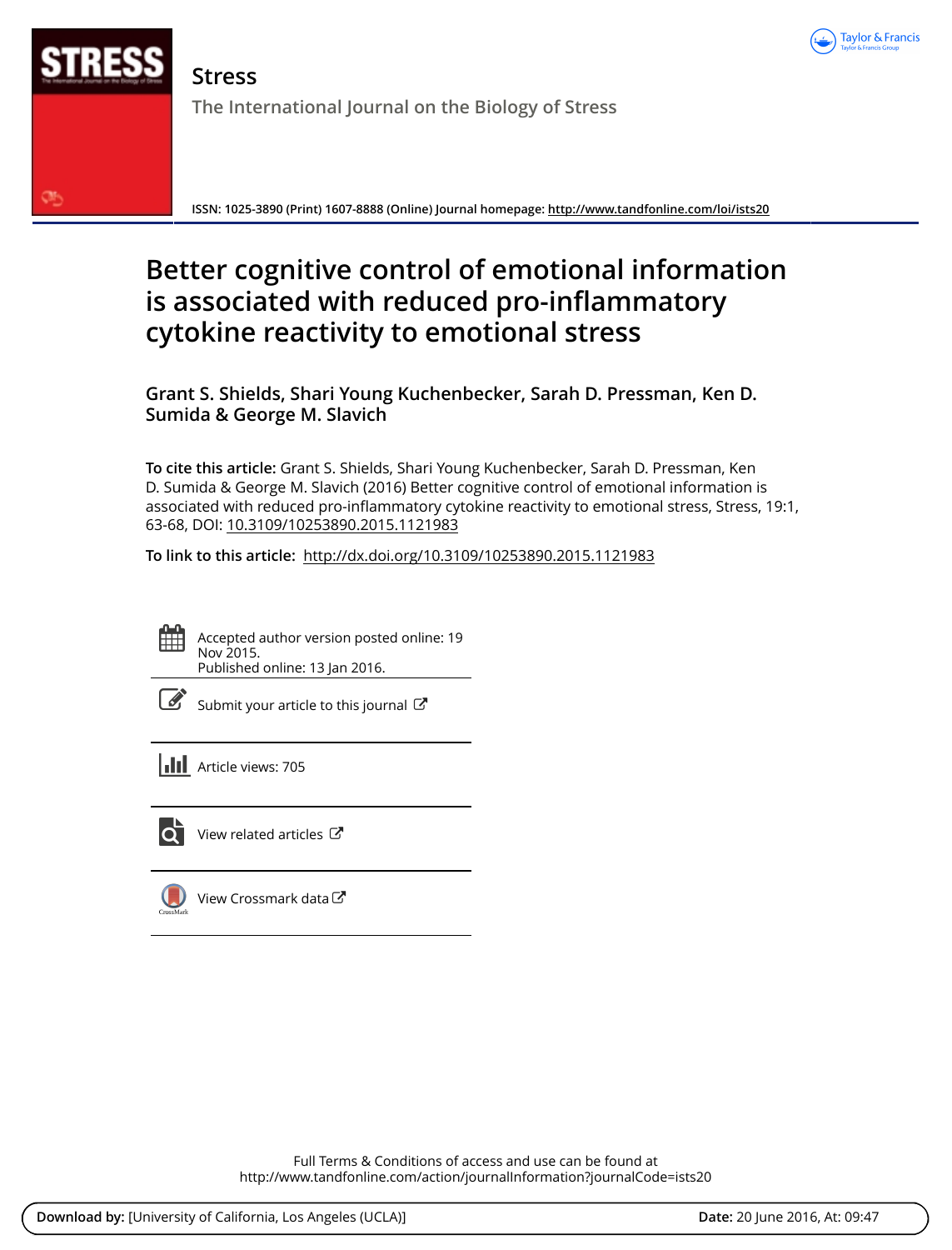

Stress, 2016; 19(1): 63–68 ! 2016 Taylor & Francis. DOI: 10.3109/10253890.2015.1121983



## SHORT COMMUNICATION

## Better cognitive control of emotional information is associated with reduced pro-inflammatory cytokine reactivity to emotional stress

Grant S. Shields<sup>1</sup>, Shari Young Kuchenbecker<sup>2</sup>, Sarah D. Pressman<sup>3</sup>, Ken D. Sumida<sup>4</sup>, and George M. Slavich<sup>5</sup>

<sup>1</sup> Department of Psychology, University of California, Davis, CA, USA, <sup>2</sup> Department of Psychology, Crean College of Health and Behavioral Sciences, Chapman University, Orange, CA, USA, <sup>3</sup>Department of Psychology and Social Behavior, University of California, Irvine, CA, USA, <sup>4</sup>Crean College of Health & Behavioral Sciences, Chapman University, Orange, CA, USA, and <sup>5</sup>Cousins Center for Psychoneuroimmunology and Department of Psychiatry and Biobehavioral Sciences, University of California, Los Angeles, CA, USA

#### Abstract

Stress is strongly associated with several mental and physical health problems that involve inflammation, including asthma, cardiovascular disease, certain types of cancer, and depression. It has been hypothesized that better cognitive control of emotional information may lead to reduced inflammatory reactivity to stress and thus better health, but to date no studies have examined whether differences in cognitive control predict pro-inflammatory cytokine responses to stress. To address this issue, we conducted a laboratory-based experimental study in which we randomly assigned healthy young-adult females to either an acute emotional stress (emotionally evocative video) or no-stress (control video) condition. Salivary levels of the key pro-inflammatory cytokines  $IL-1\beta$ ,  $IL-6$ , and  $IL-8$  were measured before and after the experimental manipulation, and following the last cytokine sample, we assessed participants' cognitive control of emotional information using an emotional Stroop task. We also assessed participants' cortisol levels before and after the manipulation to verify that documented effects were specific to cytokines and not simply due to increased nonwater salivary output. As hypothesized, the emotional stressor triggered significant increases in IL-1 $\beta$ , IL-6, and IL-8. Moreover, even in fully adjusted models, better cognitive control following the emotional (but not control) video predicted less pronounced cytokine responses to that stressor. In contrast, no effects were observed for cortisol. These data thus indicate that better cognitive control specifically following an emotional stressor is uniquely associated with less pronounced pro-inflammatory cytokine reactivity to such stress. These findings may therefore help explain why superior cognitive control portends better health over the lifespan.

#### Introduction

A large body of research has implicated psychological stress in the onset or progression of several disorders, including asthma, cardiovascular disease, certain cancers, and depression (Dienes et al., [2006;](#page-5-0) Slavich & Irwin, [2014\)](#page-6-0). Because inflammation is involved in many different health outcomes, recent research has examined the role that pro-inflammatory cytokines play in linking stress with poor health (Cohen et al., [2012\)](#page-5-0). Stress can trigger increased inflammatory activity at the molecular level (Slavich & Cole, [2013](#page-6-0)), and persistent elevations in inflammation can lead to a systemic inflammatory state that promotes disease (Cohen et al., [2012;](#page-5-0) Rohleder et al., [2010](#page-6-0)). Despite these associations, many people who experience stress do not develop inflammation-related health problems. Differences in how individuals biologically

#### Keywords

Life stress, cognition, emotion, Stroop, inflammation, cytokine, cortisol, risk, health, disease

#### **History**

Received 26 June 2015 Revised 13 November 2015 Accepted 16 November 2015 Published online 12 January 2016

respond to stress might help explain health disparities following stress, but the factors that predict individual differences in cytokine reactivity to stress remain poorly understood.

One factor hypothesized to moderate biological reactivity to stress involves the extent to which individuals can cognitively control their thoughts and attention during stressful circumstances (Compton et al., [2013\)](#page-5-0). Better cognitive control has been associated with less emotional reactivity to stress (Compton et al., [2011](#page-5-0)), and emotional responses to stress have in turn been found to predict individuals' proinflammatory cytokine reactivity to stress (Denson et al., [2009;](#page-5-0) Moons & Shields, [2015\)](#page-6-0). One resulting possibility is that cognitive control, especially of emotional information, may influence cytokine responses to stress. To date, however, no studies have examined whether individuals' ability to cognitively control emotional information predicts their proinflammatory cytokine reactivity to emotional stress.

To address this issue, we randomly assigned healthy young-adult women to watch either an emotional stress-inducing or nonstress-inducing video, before and after

Correspondence: George M. Slavich, Cousins Center for Psychoneuroimmunology, University of California, Los UCLA Medical Plaza 300, Room 3156, Los Angeles, California 90095-7076, USA. Tel: +1 310-825-2576. E-mail: gslavich@mednet.ucla.edu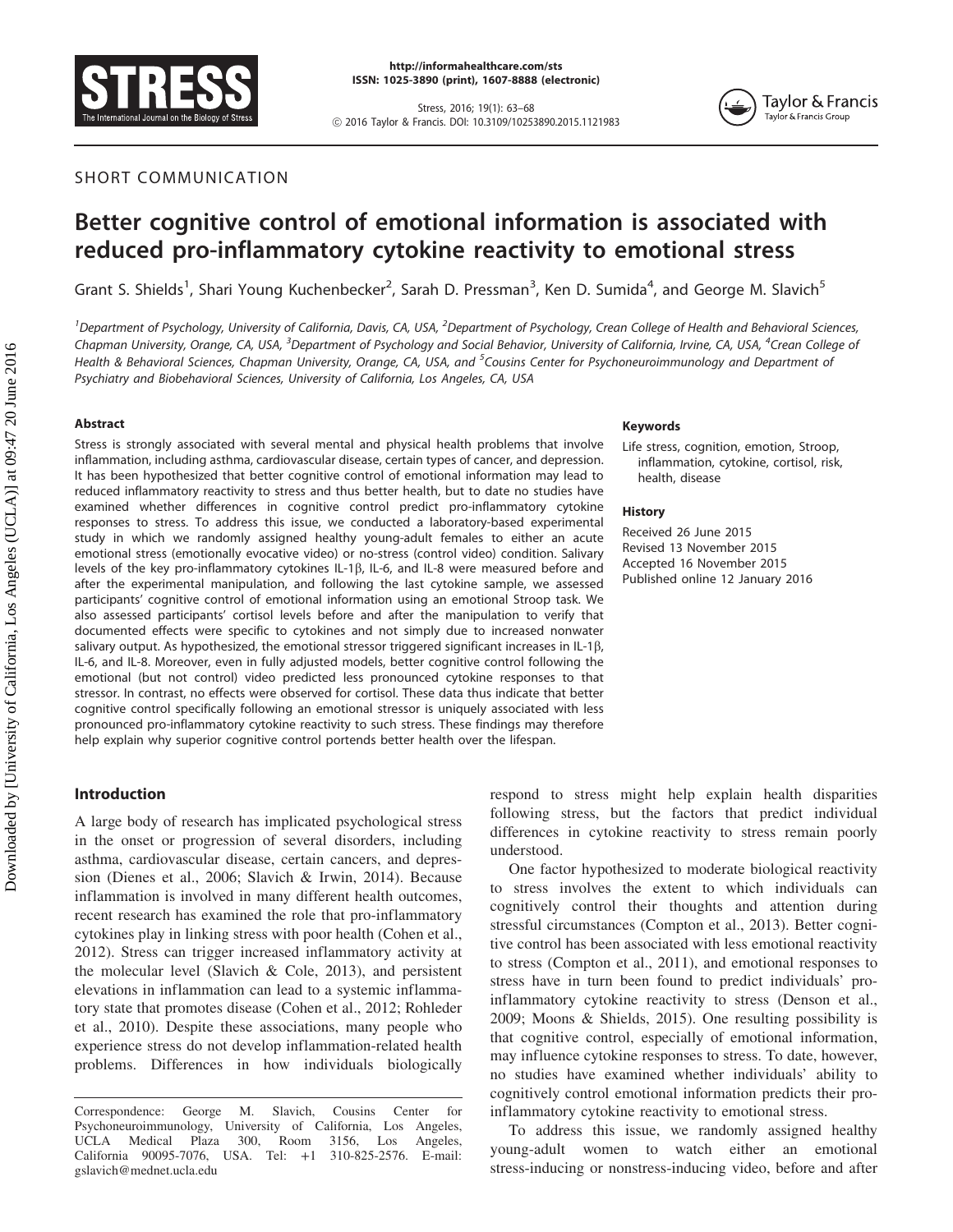which we assessed salivary levels of three cytokines – namely, interleukin  $(IL)$ -1 $\beta$ , IL-6 and IL-8. Salivary cytokine are ideal for examining stress-related inflammatory reactivity because they are clinically relevant and increase reliably on a much faster timescale than cytokines in blood (Slavish et al., [2015](#page-6-0)). In addition, we characterized participants' cognitive control abilities using an emotional Stroop task. Consistent with prior research (Slavich & Irwin, [2014\)](#page-6-0), we hypothesized that participants in the emotional stress-induction condition would exhibit greater pro-inflammatory cytokine responses than participants in the control group. We further hypothesized that better cognitive control of emotional information would be associated with less pronounced cytokine reactivity to the emotional stress-inducing (but not control) video, based on research showing that better cognitive control specifically within a stressful context predicts reduced reactivity to stress (Shields et al., [2015\)](#page-6-0).

Lastly, to examine the specificity of these effects, we assessed participants' cortisol reactivity to the stress-inducing or nonstress-inducing video. This permitted us to ensure that the emotional stressor triggered increases in pro-inflammatory cytokines but not cortisol, which would be expected given that this stressor did not involve characteristics – specifically, uncontrollability and social-evaluative threat – that prior research has shown are required for a cortisol response (Dickerson & Kemeny, [2004](#page-5-0)). Assessing cortisol also enabled us to verify that individual differences in cognitive control of emotional information were specifically related to differences in inflammatory responding and not nonwater salivary output more generally.

## Methods

## Participants and procedure

Participants were 37 healthy young-adult women from 18–22 years old ( $M_{\text{age}}$ =19.19), sampled from a university community. Women taking hormone medication over the previous three months were excluded. Most participants  $(N = 21)$  were in the luteal phase of their menstrual cycle. Participants' average body mass index (BMI) was  $23.07$  (SD = 5.07). Oral health was controlled by ensuring participants' compliance with instructions on proper oral hygiene during the 48 h before the visit.

Participants arrived between 12 pm and 6 pm for a 1-h study visit and first completed brief screening measures.<sup>1</sup> They then provided baseline saliva samples for cytokine and cortisol measurement. Next, participants were randomly assigned to watch either a stress-inducing or nonstress-inducing video. A second saliva sample was collected approximately 10 min after the onset of the video, and participants then reported their state negative affect. Finally, participants completed the Stroop and were debriefed. The emotional stress manipulation was placed at the beginning of the study, prior to acclimation, to increase its stressfulness. The emotional stress-inducing video was not expected to influence performance on the cognitive task, given prior research showing that nonspecific negative mood inductions do not impair cognitive control (Baumeister et al., [1998](#page-5-0)). procedures adhered to American Psychological

Association ethical principles and received Institutional Review Board approval.

#### Emotional stress induction

Participants randomly assigned to the emotional stressinduction condition watched a 4-min video of a 2-day-old crying infant being circumcised. Stimuli of this nature reliably induce an immune response (Schaller et al., [2010\)](#page-6-0). In contrast, participants in the control condition watched a length-matched, nonemotional video. As described below, we evaluated the success of this stress manipulation by assessing participants' negative affect post-video, using the Positive and Negative Affect Scale (Watson et al., [1988](#page-6-0)). Reliability for this measure was excellent ( $\alpha = 0.91$ ).

## Cytokine and cortisol assays

We assessed participants' cytokine and cortisol levels immediately before and approximately 10 minutes after the video. We focused on the cytokines IL-1 $\beta$ , IL-6, and IL-8 because they respond to emotional stressors and are implicated in the pathophysiology of several diseases (Slavich & Irwin, [2014\)](#page-6-0). Saliva samples were obtained using a passive drool method. Samples were then immediately placed in a dry-ice-filled container and transported to a-80°C freezer. Cytokines were measured using highsensitivity multiplex immunoassay kits manufactured by R&D Systems (Minneapolis, MN), which have a minimal detectable dose of 0.04 pg/mL for IL-8, 0.08 pg/mL for IL-1 $\beta$ , and 0.14 pg/mL for IL-6. The salivary cytokine levels that we obtained were similar to those observed in prior studies (Byrne et al., [2013](#page-5-0)). In addition, of note, cytokine levels derived from saliva tend to be higher than those derived from blood (Slavish et al., [2015](#page-6-0)). Cortisol, in turn, was measured using enzyme-linked immune sorbent assay (ELISA) kits manufactured by R&D Systems (Minneapolis, MN), which have a minimum detectable dose of 0.16 ng/mL.

#### Cognitive control

Cognitive control of emotional information was assessed using an emotional Stroop task. Participants viewed 108 Ekman male happy, sad, or angry expression faces with a superimposed happy, sad, or angry word (4 words per emotion). Thirty-six face/words plus an additional 12 control blurred faces were presented in each block (48 trials per block), with three blocks in total. Each trial began with the presentation of an emotional word overlaid on a face. Participants ignored the face and reported the emotion of the word. After participants responded, the face/word disappeared. The inter-trial interval varied from 1000–2000 ms.

A cognitive control score was calculated for each participant by subtracting latencies to correctly label words on a control blurred/indistinguishable face from latencies to correctly label words on an angry face. We selected angry faces because anger produces the biggest emotion-related interference on such tasks (Gotlib et al., [2004\)](#page-6-0). However, using happy or sad faces as the interfering faces did not alter the findings. Higher scores on this task indicate worse cognitive control of

<sup>&</sup>lt;sup>1</sup>Time of arrival did not influence the results. emotional information.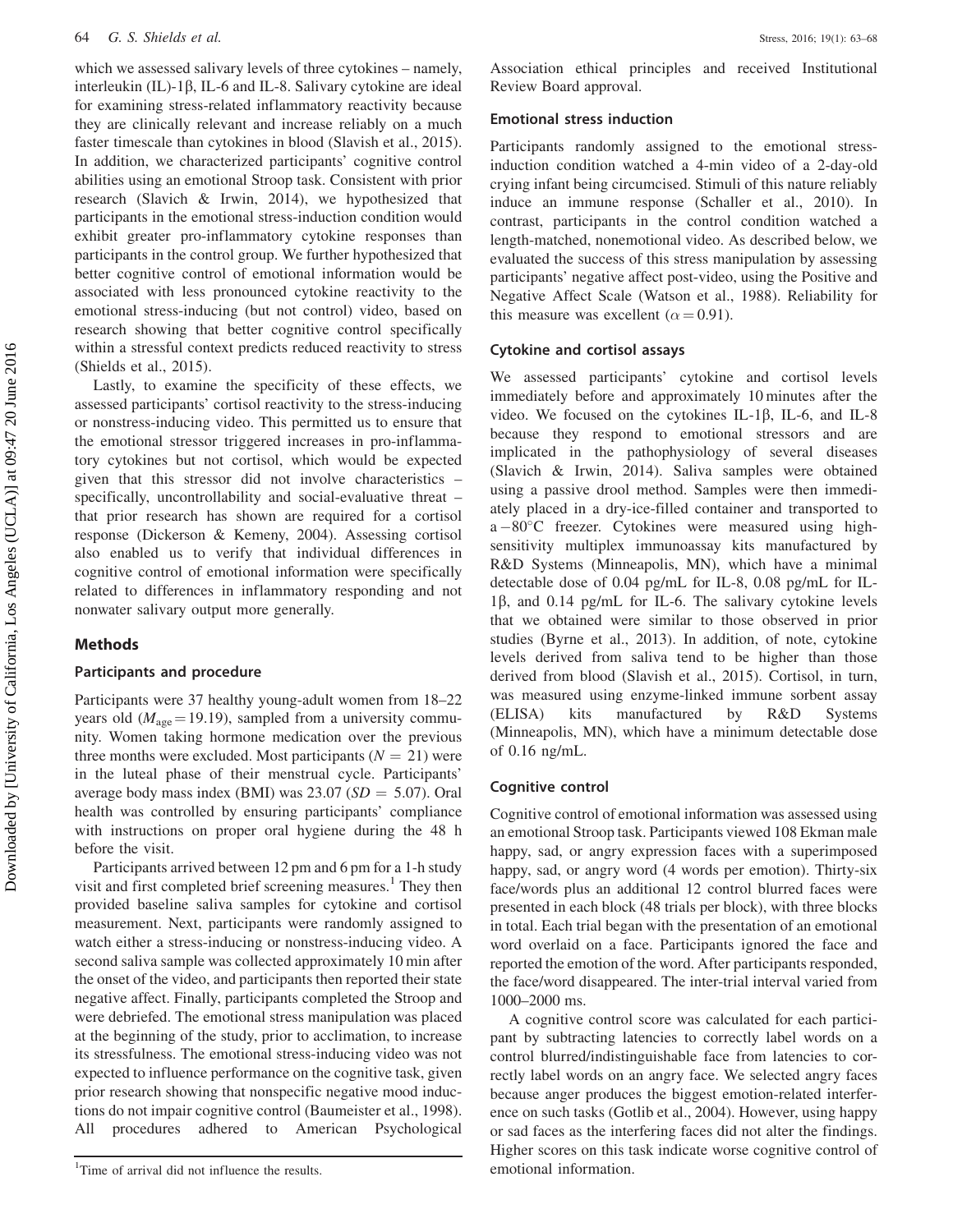#### <span id="page-3-0"></span>Analytic strategy

Variables with significant skew (IL-1 $\beta$ , IL-6, IL-8, cortisol, and negative affect) were log-transformed for analyses. To test the hypothesis that the emotional stress-inducing video would increase pro-inflammatory cytokine activity and that differences in cognitive control would predict these responses, we conducted an Emotional Stroop  $\times$  2 (Condition: Stress vs. Control)  $\times$  3 (Cytokine Type: IL-1 $\beta$ , IL-6, IL-8) mixed-model analysis of variance (ANOVA) using Condition as a betweensubjects factor, Cytokine Type as a within-subjects factor, Emotional Stroop as a continuous variable, and post-video cytokines as the outcome. These analyses controlled for participants' age, BMI, hormonal cycle, and baseline cytokine levels. The covariates were chosen to avoid confounding the relation of biological reactivity and cognitive control with extraneous variables, but importantly, the results did not differ when these covariates were excluded. Analyses of cortisol were conducted using an ANOVA with the same covariates and factors, except that cortisol replaced the cytokine variables. Degrees of freedom in mixed-models were estimated using the Satterwaite approximation, which relaxes assumptions of homogeneity but entails that the degrees of freedom often contain noninteger numbers. All reported means and standard errors are least-squares means and their respective standard errors.

#### Results

#### Preliminary analyses

Participants in the emotional stress induction and control groups did not differ on measures of age, BMI, menstrual cycle phase, or baseline levels of IL-1 $\beta$ , IL-6, IL-8, or cortisol  $(ps > 0.17)$ . Importantly, however, participants in the emotional stress condition reported more post-video negative affect  $(M = 2.82, SE = 0.07)$  than those in the control condition ( $M = 2.51$ ,  $SE = 0.08$ ),  $t(34) = 2.866$ ,  $p = 0.007$ , indicating that the experimental manipulation was successful. Finally, consistent with research showing no effects of acute negative mood inductions on Stroop performance, participants' cognitive control scores did not differ between conditions,  $t(34) = 0.115$ ,  $p = 0.909$ , which is critical for ensuring independence between the factors under study.

#### Primary analyses

The mixed-model ANOVA used to test the main hypotheses revealed a significant main effect of Condition on cytokine reactivity,  $F(1,25.7) = 4.75$ ,  $p = 0.039$ ,  $\eta^2$ <sub>partial</sub> = 0.156, and a nonsignificant Condition  $\times$  Cytokine Type interaction,  $p = 0.816$  (Table 1). These results indicate that cytokine reactivity differed significantly for participants in the two conditions and that this effect was similar for all three cytokines (Table 2). Indeed, as hypothesized, participants in the emotional stress condition had greater cytokine reactivity  $(M = 3.74, SE = 0.09)$  than participants in the control group  $(M = 3.35, \quad SE = 0.12), \quad t(27.6) = 2.585, \quad p = 0.015.$ Therefore, the emotional stress induction was successful in triggering increased inflammatory activity relative to the control task.

Next, we examined the joint influence of Condition and participants' emotional Stroop scores in predicting their proinflammatory cytokine levels. These analyses revealed a significant Condition  $\times$  Emotional Stroop interaction effect,  $F(1,25.7) = 8.00, p = 0.009, \eta^2$ <sub>partial</sub> = 0.237, indicating that participants' cytokine reactivity depended on both their experimental condition and their ability to exert cognitive control over emotional information. In addition, we found that the three-way Condition  $\times$  Emotional Stroop  $\times$  Cytokine Type interaction was nonsignificant,  $p = 0.334$ , indicating that these effects did not differ for the three cytokines assessed [\(Figure 1\)](#page-4-0).

To understand this interaction between Condition and Emotional Stroop, we conducted analyses of least-squares means. As hypothesized, among participants demonstrating better cognitive control (i.e. interference costs 1 SD below the mean), those in the emotional stress condition did not exhibit a greater cytokine response ( $M = 3.62$ ,  $SE = 0.13$ ) than those in the control condition  $(M = 3.72, \, S\bar{E} = 0.17)$ ,  $t(27.6) = -0.485$ ,  $p = 0.631$ . Conversely, among participants demonstrating average (i.e. interference costs at the mean) or worse cognitive control (i.e. interference costs 1SD above the mean), those in the emotional stress condition exhibited a significantly greater cytokine response than those in the control condition,  $ps \leq 0.01$ . In sum, therefore, individuals exhibiting better cognitive control of emotional information had no or only a negligible cytokine response to the emotional stressor,

Table 1. Type III SSs mixed-model ANOVA table from primary analysis.

| Variables                                                     | <b>MSE</b> | $df_1$                      | $df_2$ | F      |            |
|---------------------------------------------------------------|------------|-----------------------------|--------|--------|------------|
| <b>Baseline Cytokines</b>                                     | 378.23     |                             | 84.9   | 359.21 | ${<}0.001$ |
| <b>Condition</b>                                              | 0.21       | 1                           | 25.7   | 4.75   | 0.039      |
| <b>Emotional Stroop</b>                                       | 0.00       | 1                           | 25.8   | 2.05   | 0.164      |
| <b>Cytokine Type</b>                                          | 0.42       | $\mathcal{D}_{\mathcal{L}}$ | 69.3   | 7.06   | 0.002      |
| Body mass index                                               | 0.00       | 1                           | 25.7   | 1.11   | 0.303      |
| Age                                                           | 0.12       | 1                           | 26.0   | 1.85   | 0.186      |
| Phase of the menstrual cycle                                  | 0.00       | 1                           | 26.2   | 0.13   | 0.726      |
| <b>Condition</b> $\times$ <b>Emotional Stroop</b>             | 0.44       | 1                           | 25.7   | 8.00   | 0.009      |
| Condition $\times$ Cytokine Type                              | 0.01       | $\mathcal{D}_{\mathcal{L}}$ | 59.7   | 0.20   | 0.816      |
| Emotional Stroop $\times$ Cytokine Type                       | 0.04       | $\mathfrak{D}$              | 59.1   | 0.80   | 0.455      |
| Condition $\times$ Emotional<br>$Strong \times Cytokine Type$ | 0.06       | $\mathfrak{D}$              | 59.4   | 1.12   | 0.334      |

Significant effects are presented in boldface.

Table 2. Descriptive statistics of natural log-transformed cytokine and cortisol levels by experimental condition.

| Variables                    | Pre-video<br>Mean $(SE)$ | Post-video<br>Mean $(SE)$ | Correlation<br>pre- to post-video |
|------------------------------|--------------------------|---------------------------|-----------------------------------|
| Control condition            |                          |                           |                                   |
| Interleukin- $1\beta$ (ln)   | 4.30(0.27)               | 4.06(0.23)                | 0.92                              |
| Interleukin-6 (ln)           | 0.93(0.19)               | 0.80(0.17)                | 0.86                              |
| Interleukin-8 (ln)           | 5.69(0.21)               | 5.61 (0.18)               | 0.82                              |
| Cortisol (ln)                | 1.19(0.20)               | 1.04(0.21)                | 0.94                              |
| Emotional stressor condition |                          |                           |                                   |
| Interleukin-1 $\beta$ (ln)   | 4.14(0.24)               | 4.24(0.20)                | 0.88                              |
| Interleukin-6 (ln)           | 1.29(0.16)               | 1.43(0.15)                | 0.61                              |
| Interleukin-8 (ln)           | 5.52 (0.19)              | 5.70(0.16)                | 0.80                              |
| Cortisol (ln)                | 1.14(0.18)               | 0.92(0.18)                | 0.87                              |

All cytokine and cortisol values were natural log transformed to correct for skew.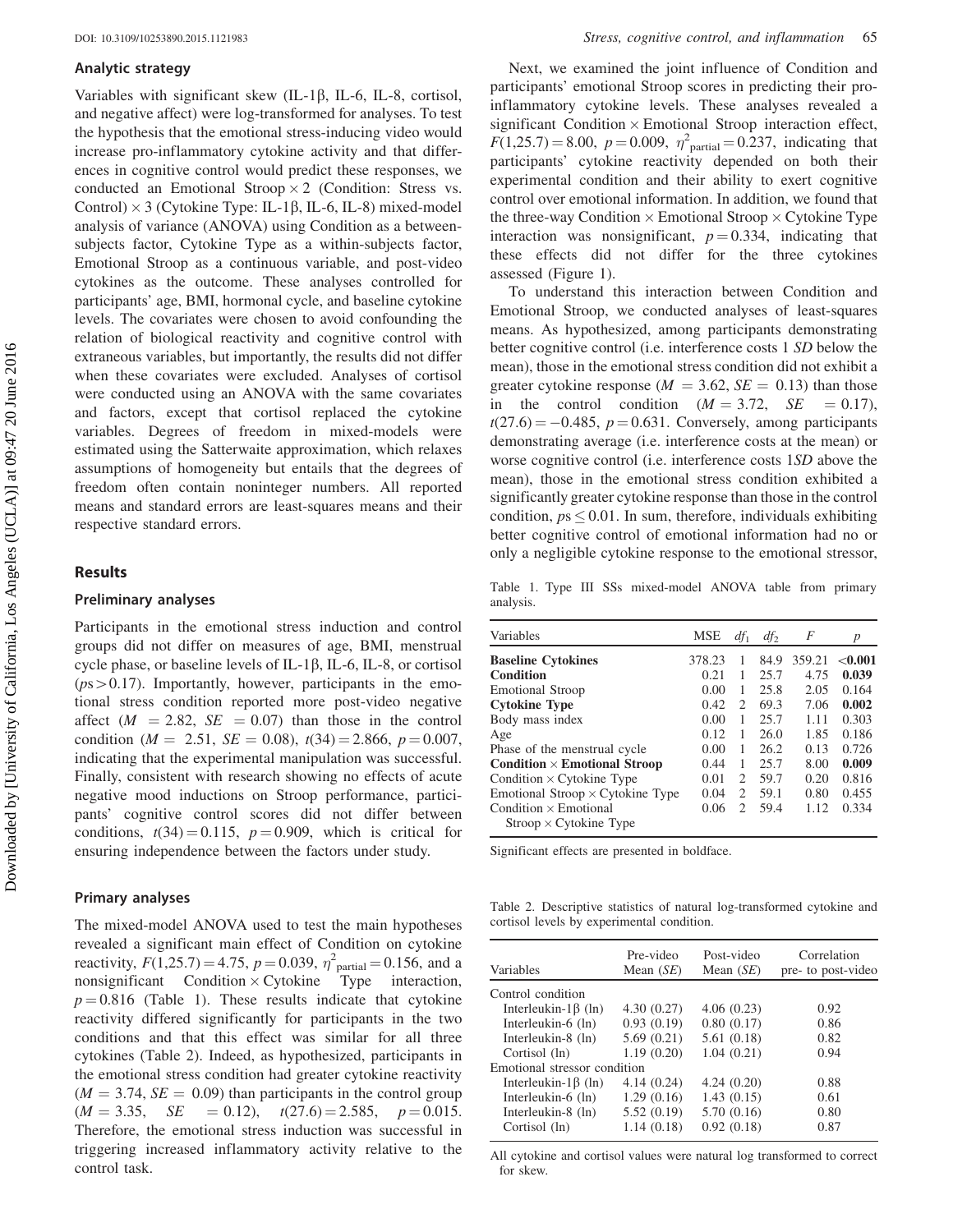<span id="page-4-0"></span>

Figure 1. Moderation of pro-inflammatory cytokine responses to acute stress by cognitive control of emotional information for participants randomly assigned to an acute emotional stress (emotionally evocative video) versus no-stress (control video) condition. Across the three cytokines measured (i.e. IL-1b, IL-6, and IL-8), better cognitive control of emotional information was associated with less pronounced cytokine reactivity for participants randomly assigned to the emotional stress (but not control) condition, even after adjusting for several covariates – specifically, participants' baseline cytokine levels, age, body mass index, and menstrual cycle phase. The bar graphs present raw data (pg/mL) for illustrative purposes, while analyses, as well as the indicators of significance on the bar graphs, controlled for covariates and used the natural log transformation of each cytokine to correct for skew.

whereas those exhibiting average or poor cognitive control had a typical cytokine response to the stressor.

To verify that these results represented a specific link between cognitive control and cytokine reactivity and that they were not due to a general increase in secretory output from salivary glands, we focused next on cortisol reactivity. Cortisol reactivity was not expected to differ by condition given that the emotional stressor did not include characteristics that have been shown to be required for a cortisol response – namely, uncontrollability and social-evaluative threat. As hypothesized, participants in the emotional stress condition did not exhibit greater cortisol reactivity than participants in the control condition,  $F(1,30) = 0.76$ ,  $p = 0.390$  [\(Table 2\)](#page-3-0). We also examined whether individual differences in cognitive control were associated with differences in cortisol responding or whether there was a Condition  $\times$  Emotional Stroop interaction effect in the prediction of cortisol responding, but there were not,  $Fs < 1.14$ ,  $ps > 0.295$ . Therefore, differences in cognitive control of emotional information appear to be specifically related to differences in cytokine reactivity to emotional stress and not salivary output or salivary stress hormone reactivity more generally.

#### **Discussion**

Psychological stress is a well-known trigger of pro-inflammatory cytokine activity, but few studies have examined factors that predict individual differences in these reactions. We addressed this issue by showing that individuals' ability to exert cognitive control over emotional information was strongly associated with their salivary cytokine reactivity to a brief emotional stressor. These effects were specific to participants in the emotional stress condition and were robust when adjusting for participants' baseline cytokine levels, age, BMI, and menstrual cycle phase. Moreover, the emotional stressor did not trigger increases in cortisol, and there were no associations between participants' cognitive control characteristics and their cortisol dynamics. As such, we conclude that better cognitive control of emotional information specifically predicts reduced inflammatory reactivity to stress in young-adult women. These effects may thus help explain why superior cognitive control is associated with better lifespan health.

Although no studies have examined associations between cognitive control and inflammatory reactivity to stress, one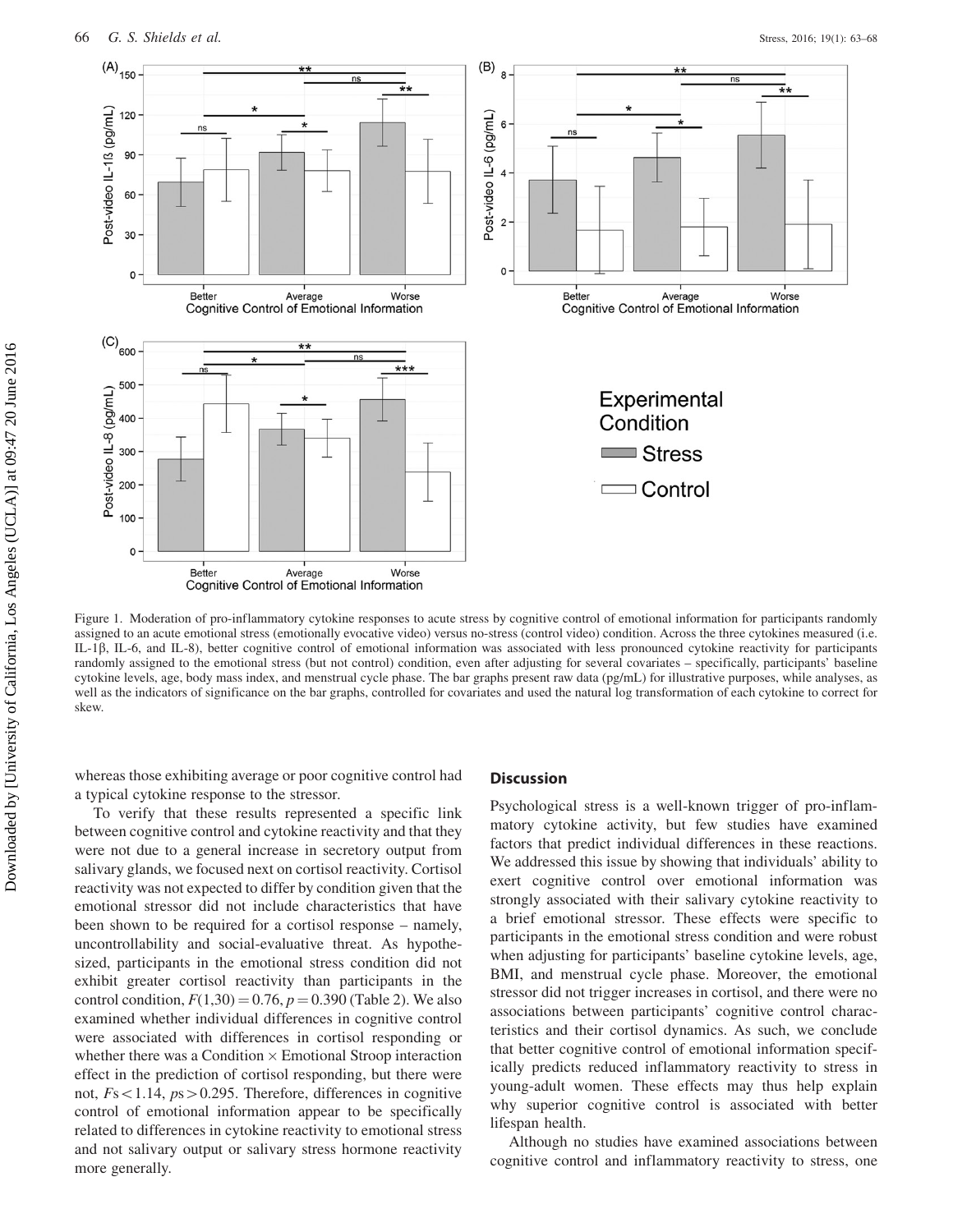<span id="page-5-0"></span>study has investigated links between cognitive control and cortisol reactivity. Specifically, Compton et al. (2013) found that better cognitive control during a cognitive stressor predicted less cortisol reactivity. We did not observe such associations here, but we also did not expect these effects given that the emotional stressor we employed did not involve uncontrollability or social-evaluative threat, which are required for cortisol reactivity (Dickerson & Kemeny, 2004).

What mechanism might underlie salivary cytokine increases in the timeframe assessed here? We can only speculate, but the observed increases may represent a stressinduced redistribution of immune system resources. Saliva contains high concentrations of cytokines that are part of a complex network of immune system mediators that are involved in innate and adaptive immunity (Fábián et al., [2012\)](#page-6-0). During stress, cytokines are redistributed closer to sites of potential injury or infection (e.g. the mouth) to protect the host against possible viruses or bacteria (Dhabhar & McEwen, 1996). This redistribution is partially mediated by sympathetic activity, which is extremely rapid and could thus cause increases in cytokine levels within the timeframe assessed here (Bosch et al., 2005). Notably, this is not the first study to document increases in salivary cytokines approximately 10 minutes after onset of a stressor (Minetto et al., [2005\)](#page-6-0).

Several limitations of this study should be noted. First, the sample was relatively small, homogenous, and female. Additional research is thus needed to examine the generalizability of these effects. Second, research has demonstrated the validity of oral measures of cytokine activity (Slavish et al., [2015](#page-6-0)), but confirmatory results using other sampling procedures would be beneficial. Third, we examined only one type of stress – namely, emotional stress. Because other stressors (e.g. uncontrollable, socially evaluative stressors) elicit different biological responses and may be preferentially associated with mental health outcomes such as learned helplessness (Grahn et al., [1999\)](#page-6-0), future research should study relations between cognitive control, cytokines, and other types of stress. Finally, although the stress manipulation was experimental, all of the associations with cognitive control were correlational. Future studies should thus examine whether cytokine reactivity differs after manipulating cognitive control.

Several strengths are also noteworthy. First, all of the results held across the three cytokines that were measured, providing a within-study replication of the effects. Second, we employed the emotional Stroop task, which is a gold-standard measure of cognitive control. Third, the effect sizes obtained in this study indicated that cognitive control accounted for a large amount of variance (i.e. 23.7%) in stress-induced changes in cytokines, even after controlling for covariates. Finally, as a result, the data may elucidate a biological mechanism underlying previously observed associations between cognitive control and health (Shields et al., [2015\)](#page-6-0).

In conclusion, we found that individuals who demonstrate better cognitive control over emotional information exhibit less pronounced salivary cytokine responses to an emotional stressor. Although stress increases risk for several inflammation-related disease conditions that represent the leading causes of death in the United States today (Slavich, [2015](#page-6-0)), many individuals who experience major stressors do not get ill. The present data are important in this context as they highlight a novel mechanism – specifically, cognitive control – that could potentially be modified to reduce inflammatory reactivity and improve health. Additional research should examine the generalizability of these findings and elucidate neurocognitive and biological mechanisms that link cognitive control with cytokine reactivity and health.

## Acknowledgements

We thank Brendan Everett, Le'Quan Jackson, Cecilia Lau, Jared Celniker, and Merideth Robinson for helping conduct the study; Naveen Jonathan at the Chapman University Frances Smith Center for Individual and Family Therapy for providing rooms for subject running; Connie Shears for providing the chin rest device model and MediaLab<sup>TM</sup> recommendation used to create the Stroop task; Jason Reed for Direct RT™ and Empirisoft™ support; and David Barrow at the UNC Cytokine and Biomarker Analysis Facility for conducting the cytokine assays.

## Declaration of interest

There are no conflicts of interest that could have inappropriately influenced the study or the reporting of the findings. Preparation of this report was supported by National Institute of Mental Health grant K08 MH103443 and a Society in Science – Branco Weiss Fellowship to George Slavich. Shari Young Kuchenbecker is now at R.W. Research, Inc. and at the Western Positive Psychology Association.

#### References

- Baumeister RF, Bratslavsky E, Muraven M, Tice DM. (1998). Ego depletion: is the active self a limited resource? J Pers Soc Psychol 74: 1252–65.
- Bosch JA, Berntson GG, Cacioppo JT, Marucha PT. (2005). Differential mobilization of functionally distinct natural killer subsets during acute psychologic stress. Psychosom Med 67:366–75.
- Byrne ML, O'Brien-Simpson NM, Reynolds EC, Walsh KA, Laughton K, Waloszek JM, Allen NB. (2013). Acute phase protein and cytokine levels in serum and saliva: a comparison of detectable levels and correlations in a depressed and healthy adolescent sample. Brain Behav Immun 34:164–75.
- Cohen S, Janicki-Deverts D, Doyle WJ, Miller GE, Frank E, Rabin BS, Turner RB. (2012). Chronic stress, glucocorticoid receptor resistance, inflammation, and disease risk. Proc Natl Acad Sci USA 109: 5995–9.
- Compton RJ, Arnstein D, Freedman G, Dainer-Best J, Liss A, Robinson MD. (2011). Neural and behavioral measures of error-related cognitive control predict daily coping with stress. Emotion 11:379–90.
- Compton RJ, Hofheimer J, Kazinka R. (2013). Stress regulation and cognitive control: evidence relating cortisol reactivity and neural responses to errors. Cogn Affect Behav Neurosci 13:152–63.
- Denson TF, Spanovic M, Miller N. (2009). Cognitive appraisals and emotions predict cortisol and immune responses: a meta-analysis of acute laboratory social stressors and emotion inductions. Psychol Bull 135:823–53.
- Dhabhar FS, McEwen BS. (1996). Stress-induced enhancement of antigen-specific cell-mediated immunity. J Immunol 156: 2608–15.
- Dickerson SS, Kemeny ME. (2004). Acute stressors and cortisol responses: a theoretical integration and synthesis of laboratory research. Psychol Bull 130:355–91.
- Dienes KA, Hammen CL, Henry RM, Cohen AN, Daley S. (2006). The stress sensitization hypothesis: understanding the course of bipolar disorder. J Affect Disord 95:43–9.